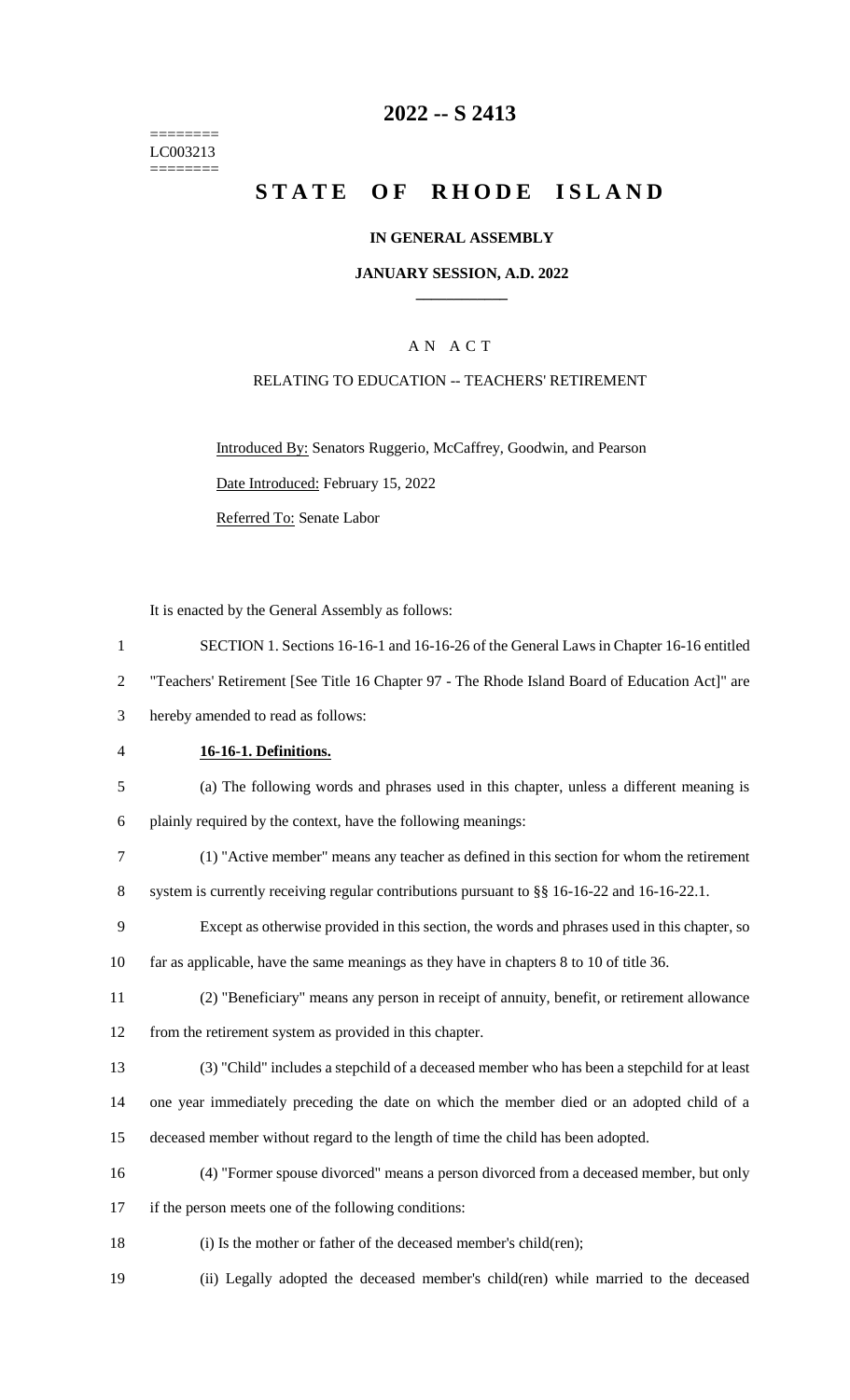- member and while the child(ren) was under the age of eighteen (18) years; or
- (iii) Was married to the deceased member at the time both of them legally adopted a child(ren) under the age of eighteen (18) years; or
- (iv) Was married to the deceased member for ten (10) or more years and to whom the deceased member was required by a court order to contribute post-divorce support.
- 

 (5) "Member" means any person included in the membership of the retirement system under the provisions of this chapter.

 (6) "Prior service" means service as a teacher rendered prior to the first day of July, 1949, certified on his or her prior service certificate and allowable as prior service under the provisions of this chapter.

 (7) "Retired teacher" means any teacher who retired prior to July 1, 1949, pursuant to the provisions of G.L. 1938, ch. 195, as amended, and who on June 30, 1949, was in receipt of a pension under the provisions of that chapter.

 (8) "Retirement system" and "system" means the employees' retirement system of the state of Rhode Island created by chapter 8 of title 36, and "retirement board" means the board established under that chapter.

 (9) "Salary" or "compensation" includes any and all salary paid for teaching services regardless of whether any part of the salary or compensation is derived from any state or federal grant or appropriation for teachers' salaries, as the term is defined in § 36-8-1(8). "Average compensation" shall be defined in accordance with section 36-8-1(5)(a).

 (10) "Service" means service as a teacher as described in subdivision (12) of this section. Periods of employment as teacher, principal, assistant principal, supervisor, superintendent, or assistant superintendent shall be combined in computing periods of service and employment.

 (11) "Spouse" means the surviving person who was married to a deceased member, but only if the surviving person meets one of the following conditions:

 (i) Was married to the deceased member for not less than one year immediately prior to the date on which the member died;

28 (ii) Is the mother or father of the deceased member's child(ren);

 (iii) Legally adopted the deceased member's child(ren) while married to the deceased member and while the child(ren) was under the age of eighteen (18) years; or

 (iv) Was married to the deceased member at the time both of them legally adopted a child(ren) under the age of eighteen (18) years.

(12) "Teacher" means a person required to hold a certificate of qualification issued by or

under the authority of the board of regents for elementary and secondary education and who is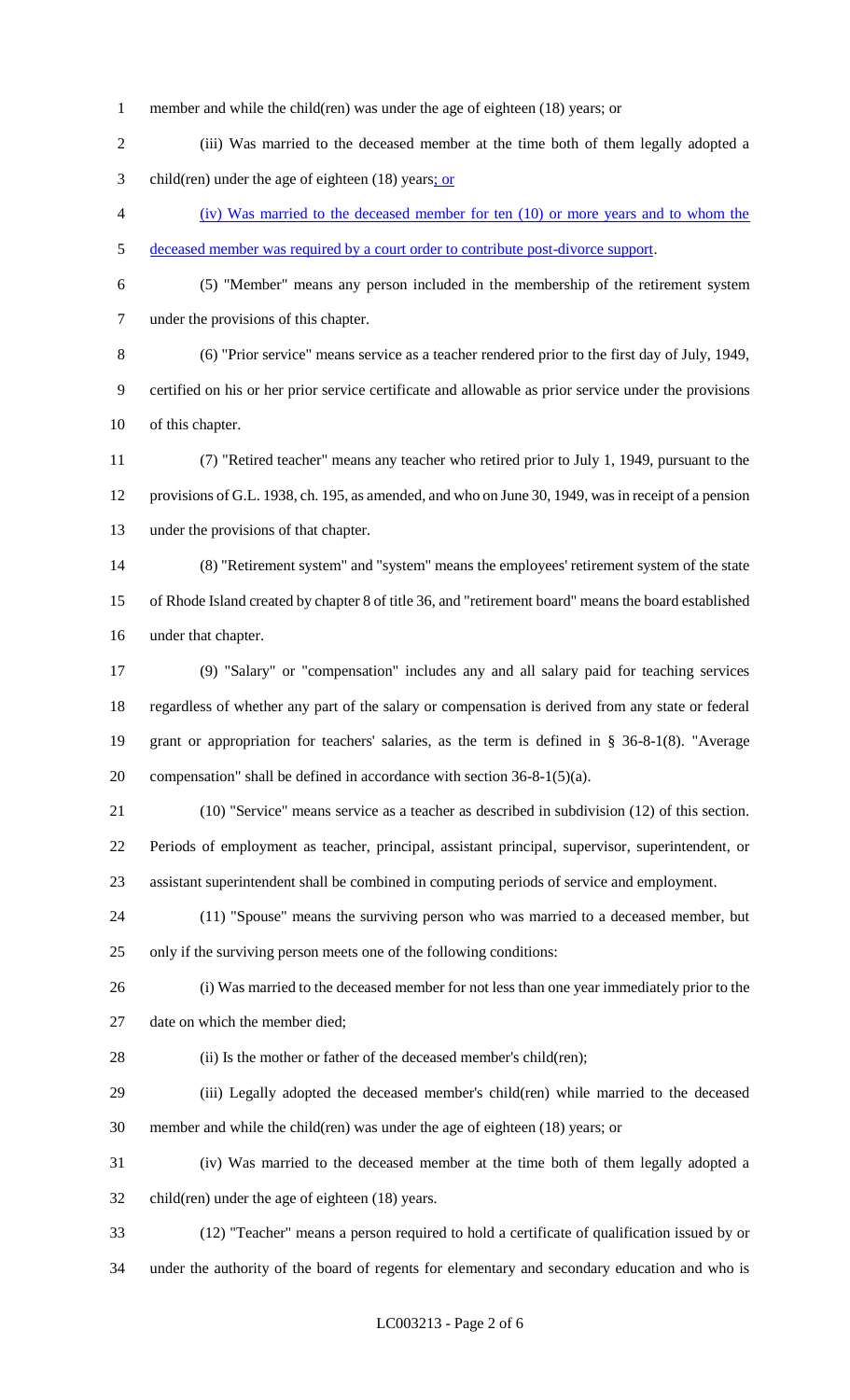engaged in teaching as his or her principal occupation and is regularly employed as a teacher in the public schools of any city or town in the state, or any formalized, commissioner approved, cooperative service arrangement. The term includes a person employed as a teacher, supervisor, principal, assistant principal, superintendent, or assistant superintendent of schools, director, assistant director, coordinator, consultant, dean, assistant dean, educational administrator, nurse teacher, and attendance officer or any person who has worked in the field of education or is working in the field of education that holds a teaching or administrative certificate. In determining the number of days served by a teacher the total number of days served in any public school of any city or town in the state may be combined for any one school year. The term also includes a school business administrator whether or not the administrator holds a teaching or administrative certificate, and also includes occupational therapists and physical therapists licensed by the department of health and employed by a school committee in the state, or by any formalized, commissioner approved, cooperative service arrangement.

 (13) "Teaching" includes teaching, supervising, and superintending or assistant superintending of schools.

 (14) "Total service" means prior service as defined in subdivision (6) of this section, plus service rendered as a member of the system on or after the first day of July, 1949.

 (15) For purposes of this chapter, "domestic partner" shall be defined as a person who, prior to the decedent's death, was in an exclusive, intimate and committed relationship with the decedent, and who certifies by affidavit that their relationship met the following qualifications:

 (i) Both partners were at least eighteen (18) years of age and were mentally competent to contract;

(ii) Neither partner was married to anyone else;

 (iii) Partners were not related by blood to a degree which would prohibit marriage in the state of Rhode Island;

 (iv) Partners resided together and had resided together for at least one year at the time of death; and

 (v) Partners were financially interdependent as evidenced by at least two (2) of the following:

(A) Domestic partnership agreement or relationship contract;

(B) Joint mortgage or joint ownership of primary residence;

(C) Two (2) of: (I) joint ownership of motor vehicle; (II) joint checking account; (III) joint

credit account; (IV) joint lease; and/or

(D) The domestic partner had been designated as a beneficiary for the decedent's will,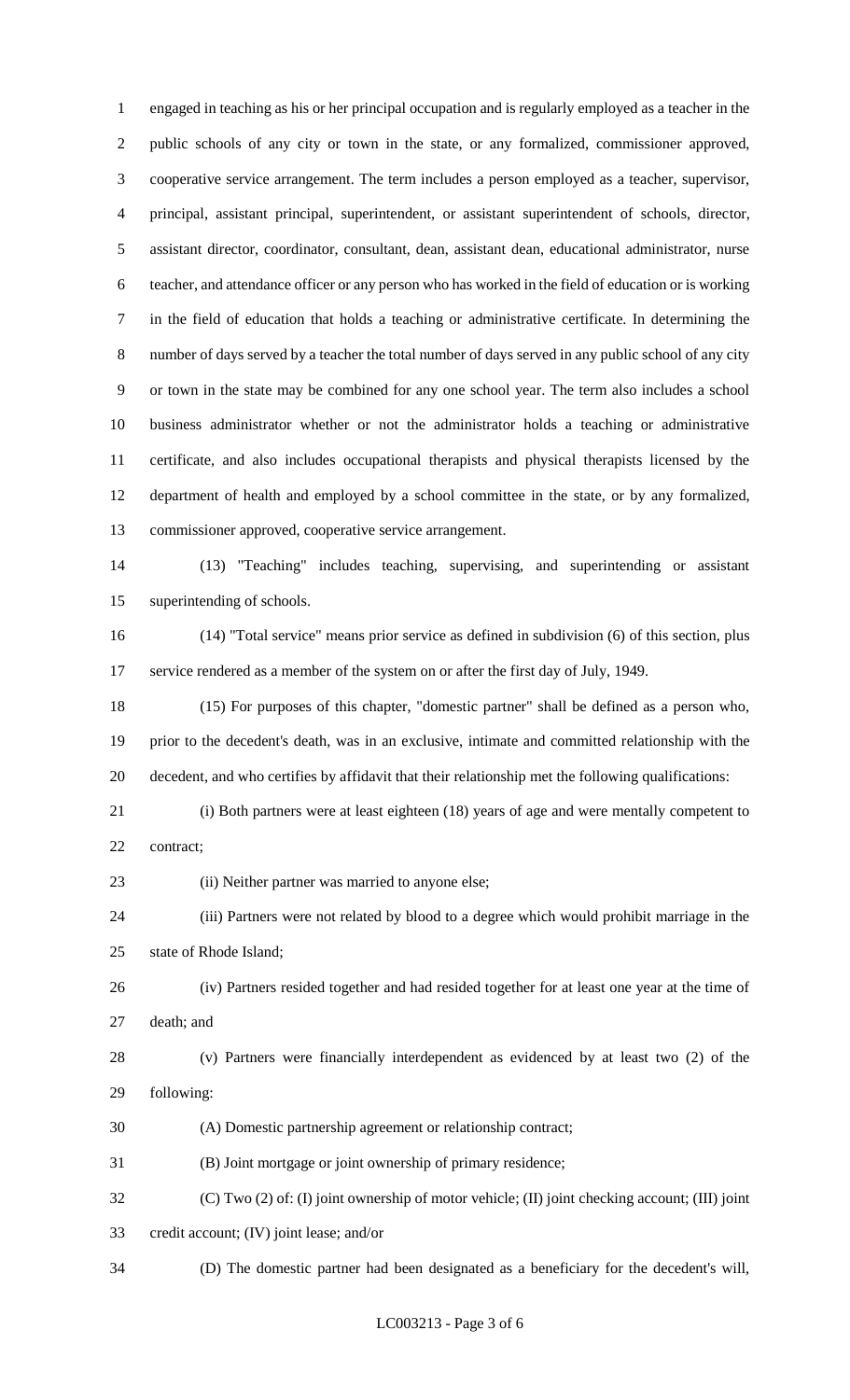retirement contract or life insurance. (b) The masculine pronoun wherever used shall also include the feminine pronoun. (c) Any term not specifically defined in this chapter and specifically defined in chapters 36-8 -- 36-10 shall have the same definition as set forth in chapters 36-8 -- 36-10. **16-16-26. Spouse's or domestic partner's benefits Spouse's, former spouse divorced, or domestic partner's benefits.** (a) Spouse's, former spouse divorced, and domestic partner's benefits are payable following the decease of a member as provided in §§ 16-16-25 -- 16-16-38. (b) The spouse, former spouse divorced, or domestic partner shall be entitled to benefits upon attaining the age of sixty (60) years. 11 (c) The spouse, former spouse divorced, or domestic partner was living with the deceased member at the time of the member's death. A spouse or domestic partner is deemed to have been living with the deceased member if they were both members of the same household on the date of 14 the deceased member's death, or the spouse or domestic partner was receiving regular contributions from the deceased member toward support on that date, or the deceased member had been ordered 16 by a court to contribute to the spouse's, former spouse divorced, or domestic partner's support. 17 (d) Remarriage of the spouse, <u>former spouse divorced</u>, or domestic partner or establishment of a domestic partnership shall render him or her ineligible to receive current or future benefits under this section. (e) The spouse or domestic partner of a member, as defined in this section, shall be entitled to monthly benefits payable in accordance with the following table: Spouse's or Domestic **Highest Annual** Partner's Monthly 24 Salary Salary Minimum Benefit 25 \$17,000 or less \$825 26 \$17,001 to \$25,000 \$963 27 \$25,001 to \$33,000 \$1,100 28 \$33,001 to \$40,000 \$1,238 29 \$40,001 and over \$1,375 (f) The former spouse divorced shall be entitled to monthly benefits, payable in accordance with the table provided in subsection (e) of this section, only if there are no dependent children, parents, or other spouse or domestic partner entitled to benefits.  $\frac{f(x)}{g}$  A yearly cost-of-living adjustment for spouse's, former spouse divorced, or domestic

partner's benefits shall be based on the annual social security adjustment.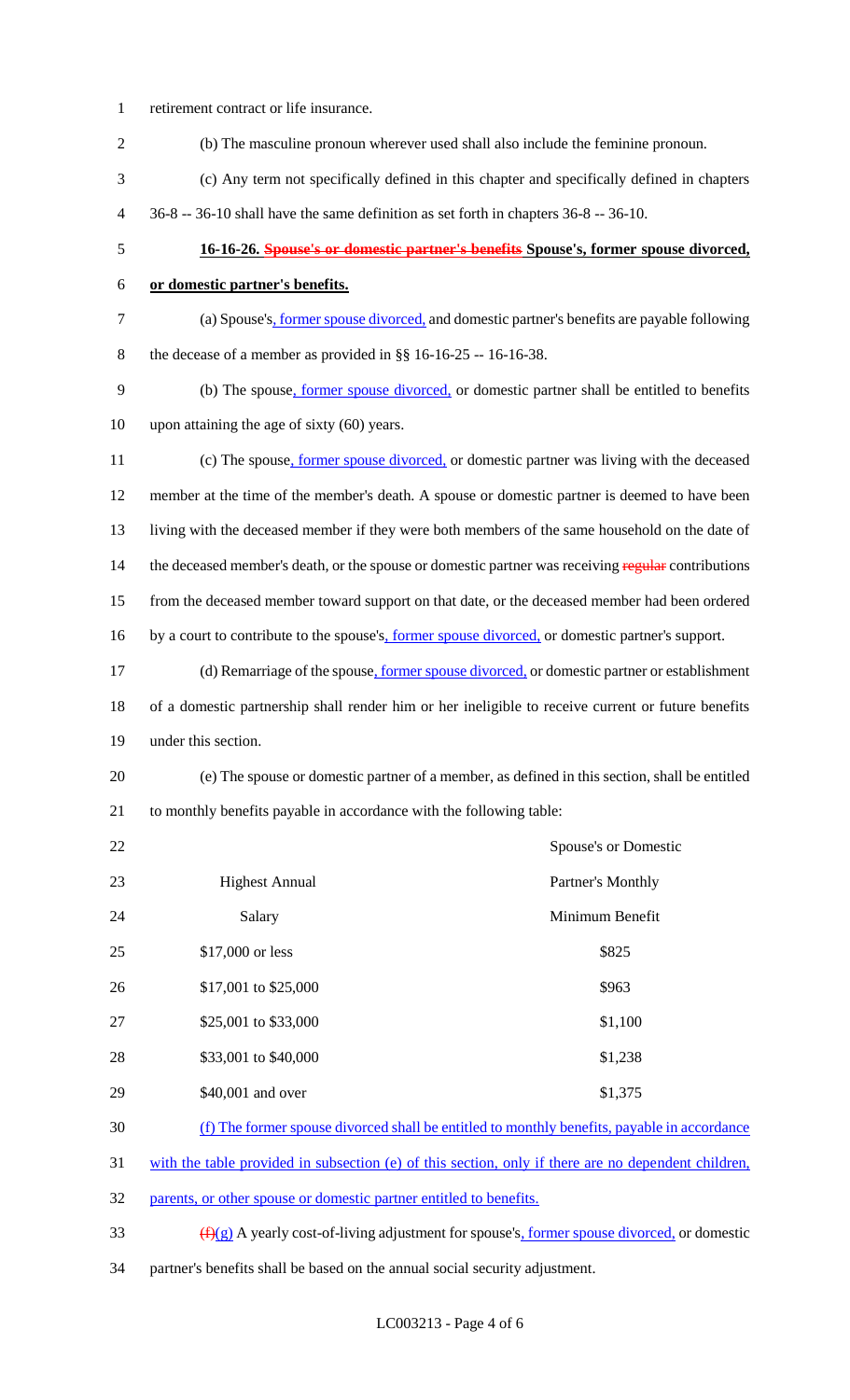1 SECTION 2. This act shall take effect upon passage.

#### $=$ LC003213  $=$